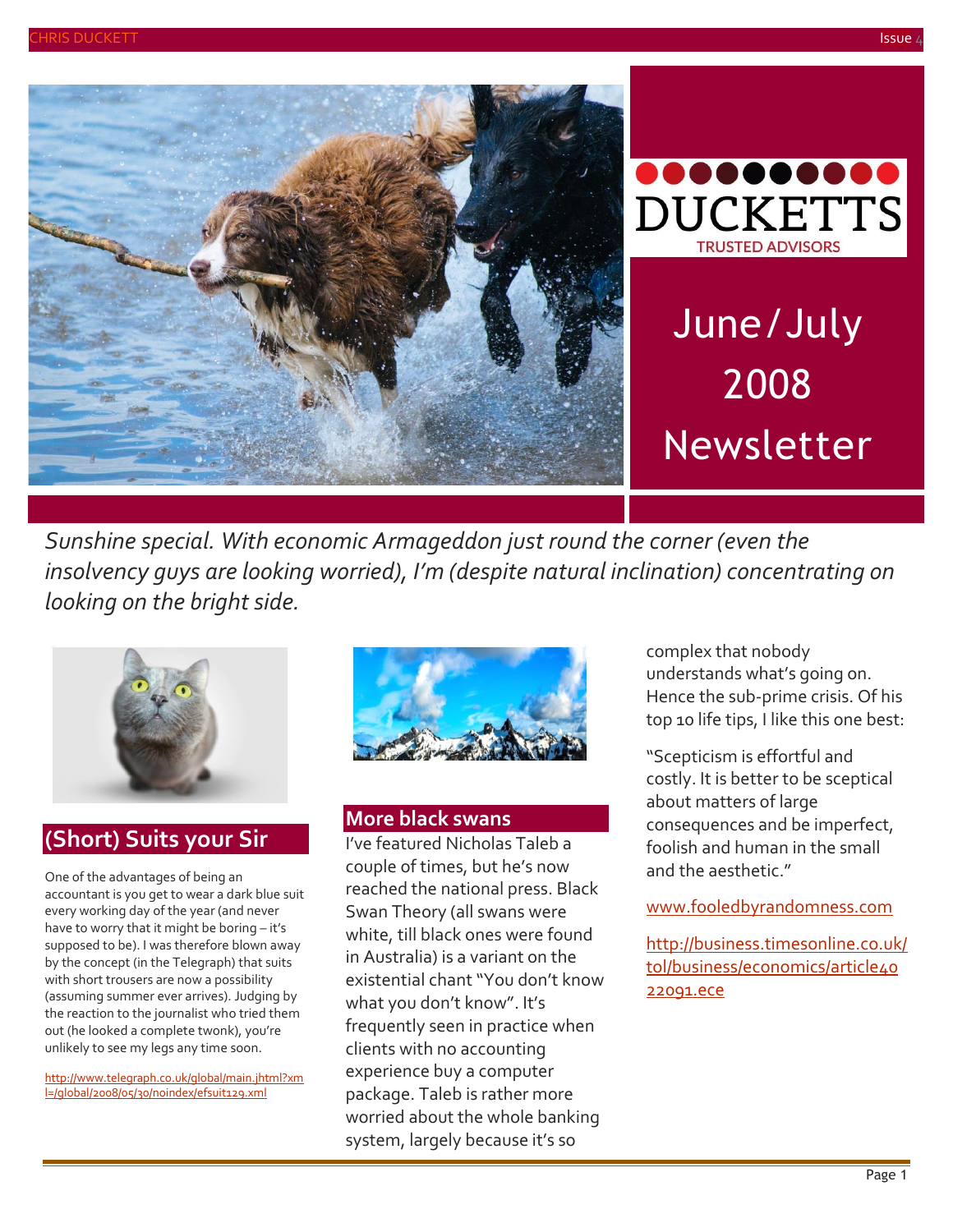## **Ultimately, we're all dead men**

How do you sell luxury items in a recession? By focussing on the long term. Research has recently shown why the life assurance salesman's favourite line works ("nobody, on their death bed, ever wished they'd spent more time in the office"). People are prepared to postpone gratification in the short term (save money now to have more money later), but if they (can be persuaded to) take the long term view, then there is no reason not to spend as much as they can on themselves. Stand by for a glut of nostalgia advertising.

## **Prenups**

Allegedly, in the run up to a recession, high net worth males are likely to find themselves divorced by trophy wives who are anxious to get out while there's still something worth having. This brings that old favourite, the prenup, back into focus. Opinion seems to be changing in that prenups are now worth the paper they are written on, although they can't be signed at the last minute (with or without duress).

[http://www.timesonline.co.uk/tol/](http://www.timesonline.co.uk/tol/comment/letters/article669520.ece) [comment/letters/article669520.e](http://www.timesonline.co.uk/tol/comment/letters/article669520.ece) [ce](http://www.timesonline.co.uk/tol/comment/letters/article669520.ece)

### **Tax corner**

To put the inadequacies of our tax system into context:

- Italians put every citizen's tax details on the web in alphabetical order when tax minister lost his job in last election.
- Dutch lost 5m returns when the system was upgraded. Taxpayers told to put them in again.

*Closer to home:*

- The government has recently set up a committee to consider tax policy – then invited big business only to sit on it. Hence the rise in small company taxation to pay for a cut in the headline (big) company rate.
- It may be scare-mongering, but the investigation insurance firms have reported an increase in investigations going back 20 years rather than just 6. Negligence is now a form of fraud. So, destroy all records at the 7 year point.
- HMRC has noticed the rise in the price of fuel. The fuel only mileage rate increases to 15ppm from  $1<sup>st</sup>$  July for 1.4 - 2 litre cars.
- The new accounting standard on pensions has forced companies to put more into their pension schemes, thereby reducing their taxable profits and, naturally, their tax bills. This appears to have had a significant impact on CT revenues. What did Taleb say?

**ds v rds**

I have a strong tendency to use acronyms which has been known to cause confusion for the nontelepathetic (think "esad"). However, I was rather amused when one of our major clients transferred data from one computer system to another. The sales ledger was full of the tags "ds" and "rds". The translation is actually obvious: "deep shit" and "really deep shit". A customer base to die for?

This same client drew to my attention another useful phrase – the "geofence". If you put a tracking system in a van, you can create no-go areas, such as the van driver's home. If the van crosses the geofence (goes home) during the day, you get an e.mail to tell you so. Perhaps we could reverse the scenario for workaholics – if the car doesn't leave the office by 6pm, the system rings you to tell you to go home?

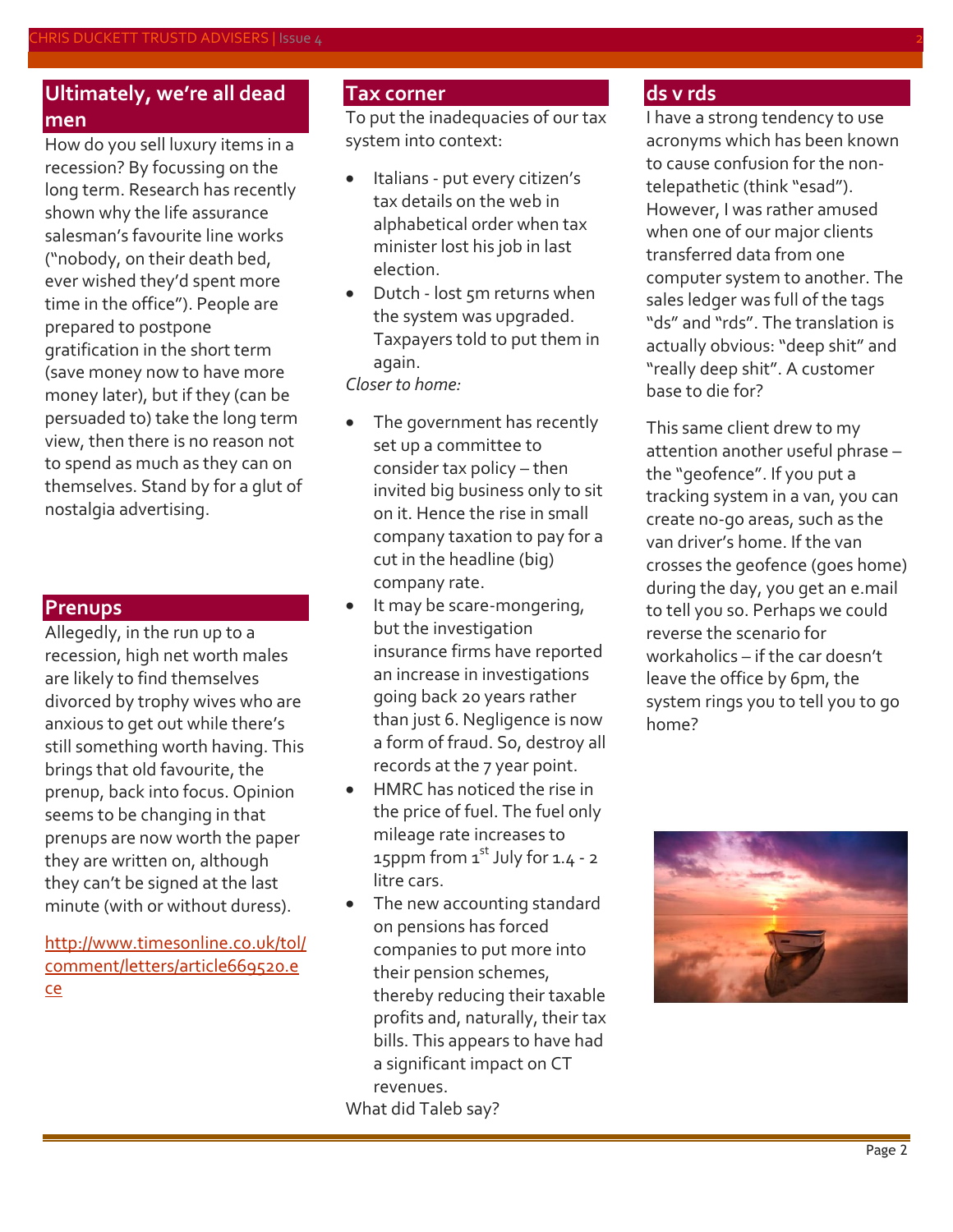

#### **Microsoft tells all**

Every year, MS holds a big sales convention and the highlights make it to the web. This year, the most significant event was the interview with Steve Ballmer, MS CEO as held by the independent commentator Guy Kawasaki <http://blog.guykawasaki.com/> . What quickly became apparent to me was just how big and casually powerful MS really is. MS employees were shocked by the lack of reverence by the interviewer, but the telling question was "What about Vista?" Ballmer bluffed. Kawasaki smirked. The emperor has no clothes. See it for yourself on [http://www.microsoft.com/presspass/events/](http://www.microsoft.com/presspass/events/mix/default.mspx) [mix/default.mspx](http://www.microsoft.com/presspass/events/mix/default.mspx)

## **Gen Y**

Bill Gates was recently in the news for giving advice to teenagers based on the old mantra "life's not fair, get used to it". However, there is money to be made in telling employers how to get the most out of the under 30s. Allegedly, Gen Yers are more likely to question authority and keen to quit if things don't go their way. Nobody of this age will have experienced a recession/unemployment, so it will be interesting to see if this changes attitudes.

<http://talentsmoothie.com/>

#### **More wisdom**

The tax press got very worked up about the possibility of various multinationals moving out of the UK. Somebody even opened a book on it (WPP 3/1; BP 4/1; HSBC 7/1)

[http://takingstock.accountancyage.com/200](http://takingstock.accountancyage.com/) [8/04/mistress-shifti.html#more](http://takingstock.accountancyage.com/)

According to Wisdom of Crowds theory, this is actually the best way of working out what really will happen (lots of people with partial knowledge). The plan to use this method to second guess likely terrorist attacks (Policy Analysis Market) was turned down in the US on the grounds that it was immoral? [http://en.wikipedia.org/wiki/The\\_](http://en.wikipedia.org/wiki/The_Wisdom_of_Crowds) Wisdom of Crowds

#### **What newsletter?**

You may or may not have had last newsletter (May) as I had some technical problems with my e.mail. As we are still using Outlook Express, which came out with Windows 95 as I recall, that's not particularly surprising. Expert opinion says we move to Thunderbird, the open source system. Has anybody tried Thunderbird? Does it work?

## **Malcolm Gladwell on hiring people**

As recommended by the Sage of Bishopswood

#### [http://www.newyorker.com/online/video/con](http://www.newyorker.com/online/video/conference/2008/gladwell) [ference/2008/gladwell](http://www.newyorker.com/online/video/conference/2008/gladwell)

"Most of the video is about 'mishiring' people - but still a good lesson for those who want to go the old-fashioned route. Such an approach does not work with outstanding performers. Fortunately, as you know, there are now many ways to spot and capitalise on people's successful patterns.

Think he could have devoted the talk to highlighting those positive ways - rather than critique what goes wrong. But it is entertaining and reminds us of certain stuff."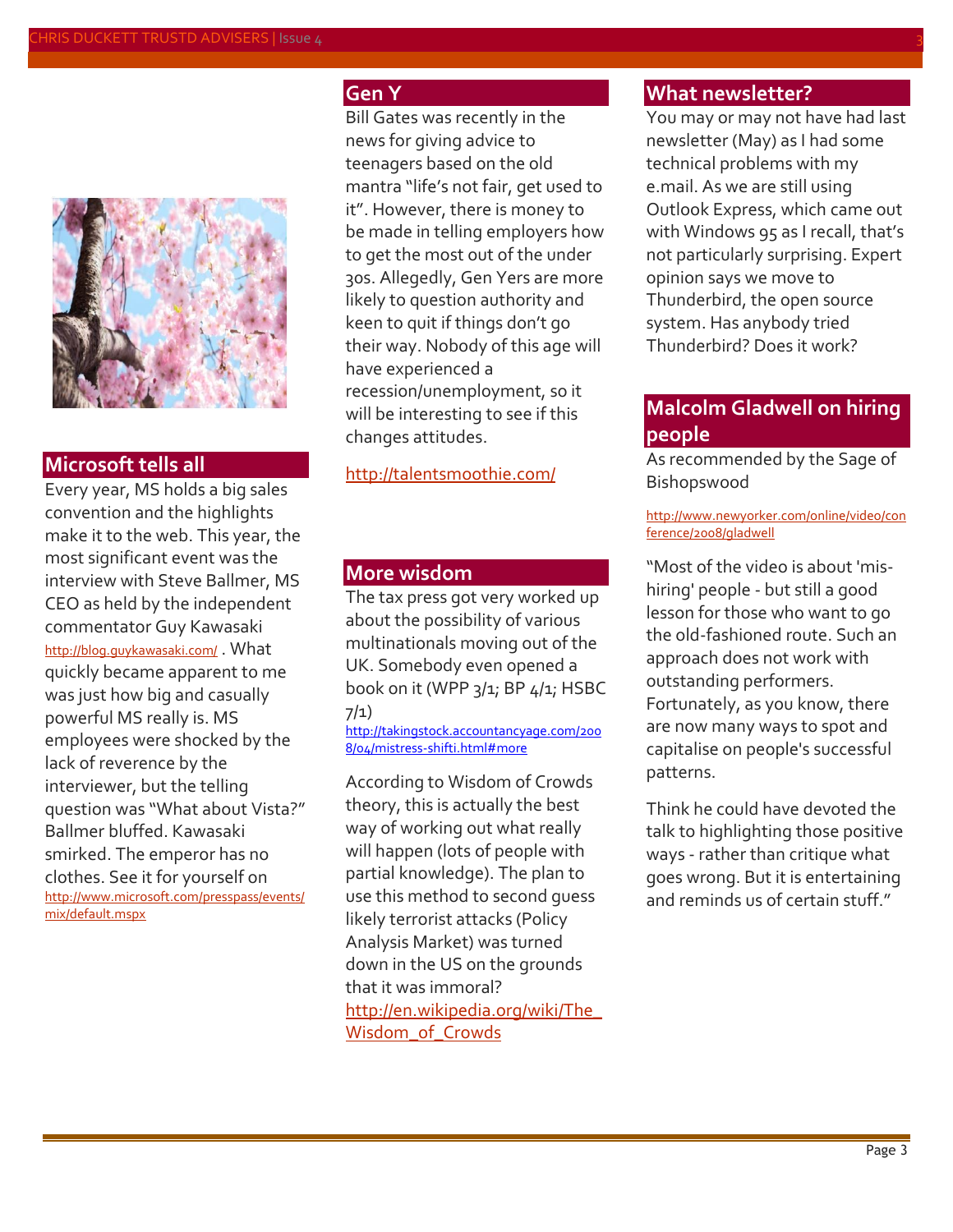## **Boyscout bad debt warning**

"Bolly and I have been looking at what credit information is available and have concluded that the best is through Experian [www.experianbi.co.uk](http://www.experianbi.co.uk/) or Dun and Bradstreet [www.dnb.co.uk](http://www.dnb.co.uk/) . Both will cost between £20 and £25 per report. The one thing these (usually) provide above other credit reference providers is payment history. This is a better indicator of business health than historic accounts from Companies House. None of the agencies provide bullet-proof information, but it's better than lending money and hoping for a good outcome.

The real challenge is to get people to do credit references: they've given credit during recent buoyant times without suffering bad debts, so why change?"

#### **VAT stuff**

**What's changing?** The limit on the amount of net errors that can be corrected in a subsequent VAT return (instead of having to be disclosed separately to HMRC) is being increased. This will have effect for accounting periods commencing on or after 1 July 2008.

#### **The new rules**

Net errors of up to the greater of £10,000 or 1% of VAT turnover for the accounting period in which the error is discovered, up to a maximum correction of £50,000, can be corrected in a subsequent VAT return. The current limit is just £2,000, so this is a welcome relaxation.

#### **Should errors always be corrected in subsequent returns?**

A separate disclosure can still be made if preferred. This may be appropriate where, for example, a taxpayer discovers an error in his favour just after a return has been submitted. A separate disclosure will avoid having to wait until after the next return is submitted for a refund.

## **End of the world as we know it etc**

I've followed the Item Club reports for years, but the latest is breathless with excitement over the current troubles. For instance:

"The UK is trapped in the jaws of world credit and commodity markets"

Economists really enjoying themselves: [http://www.ey.com/global/content.nsf/UK/Ec](http://www.ey.com/global/content.nsf/UK/Economic_Outlook) [onomic\\_Outlook](http://www.ey.com/global/content.nsf/UK/Economic_Outlook)

#### **Disclaimer**

Innovation is a journey, not a destination.

Thank you Toshiba.